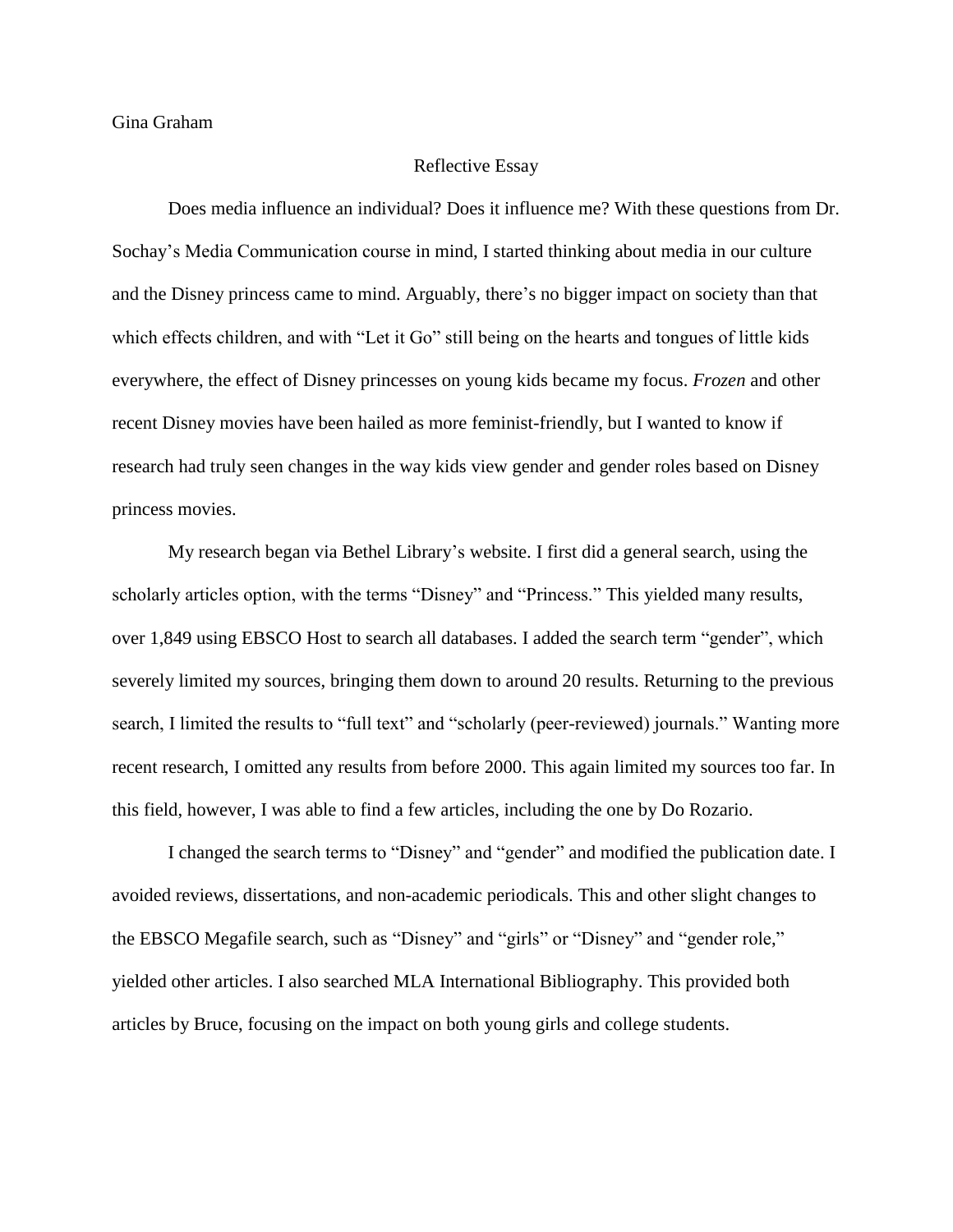By the time I completed my research, I had around 20 possible sources that were available to me in full-text format. I started reading, keeping in mind my research question: does the portrayal of princesses in Disney movies affect kids' perceptions of gender and gender roles? Therefore, I had to first show that research suggests there is an effect from the media. Only then could I present information on *how* Disney movies affect the perception of gender. With these parameters, I discarded any articles that were not implicitly about Disney princesses. I also moved from my initial focus of children's perceptions of to focus just on young girls', as the majority of my research focused on that.

Having limited my sources down to around 14 different articles, I then read them, weeding out any secondary sources, as per the assignment description for this paper. This criteria left me with about ten strong articles regarding the media effects of Disney princesses in relation to young girls' perception of gender.

From these articles, I began taking notes, using MLA to organize my notes by author name and page number. This resulted in approximately 9 pages of quotes, summaries, or paraphrased statements as a review of the research literature. I began to outline the structure of my paper, focusing on the messages from Disney movies and the effects on children, before coming to recognize a few critical implications. Thus, my paper structure focused first on sources that used coding and analysis to identify gender roles and stereotypes in the film. The sources that fulfilled this category included Do Rozario, England, and Towbin.

Secondly, I used articles that detailed studies conducted with young children in relation to their perception of Disney princess movies. I checked to make sure the research was conducted by the author of the article, and that he or she focused on young girls somewhere between the